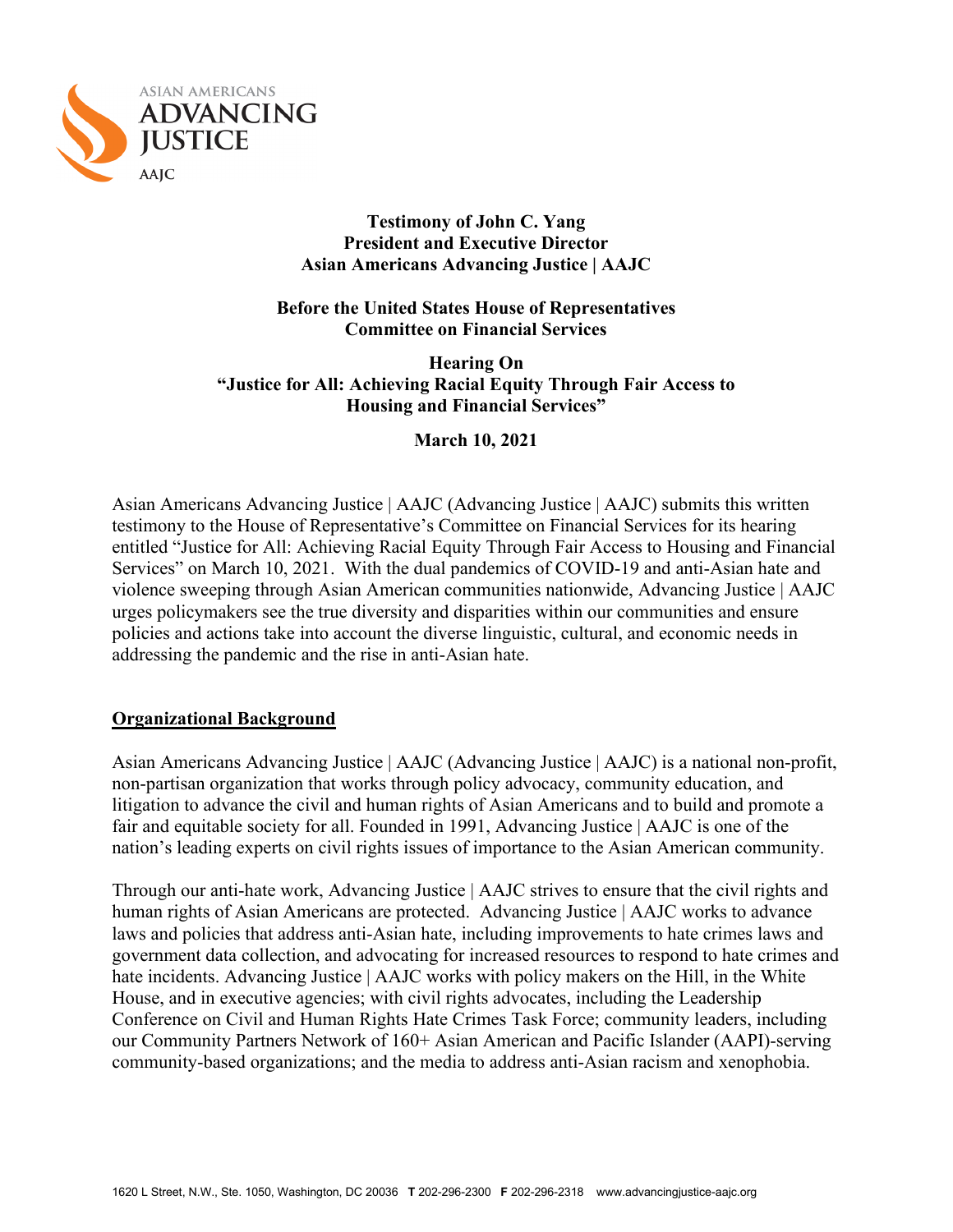# **The Diversity of Asian American and Pacific Islander Communities**

As in all other areas, AAPIs cannot be treated as a monolith when discussing racial and economic justice. In fact, the economic needs of our community are hidden by the myth of the model minority. Our community is bi-modal – with high concentrations at the high and low end of the economic spectrum, but lower numbers in the middle. This economic disparity within the AAPI community is hidden when data is not disaggregated.

Often viewed as homogenous, these communities include more than 50 ethnicities<sup>[1](#page-1-0)</sup> speaking over 100 languages<sup>[2](#page-1-1)</sup>, and can differ dramatically across key social and economic indicators. Among Asian Americans, only 6% of Filipino Americans nationwide live below the poverty line, compared to 26% of Hmong Americans.<sup>[3](#page-1-2)</sup> Among Native Hawaiian and Pacific Islanders (NHPIs), about 49% of Marshallese Americans live below the poverty line, compared to only 5% of Fijian Americans.[4](#page-1-3) Roughly 73% of Taiwanese Americans hold a bachelor's degree, yet only 12% of Laotian Americans do.<sup>[5](#page-1-4)</sup> Similarly, while almost 18% of NHPI adults overall have a bachelor's degree, only 3% of Marshallese Americans do.<sup>[6](#page-1-5)</sup> Another example is pay equity. While AANHPI women are paid an average of 86 cents for every dollar a white man is paid, disaggregated data demonstrate that, for example, Native Hawaiian women are paid only 66 cents for every dollar a white man is paid; for Vietnamese, Laotian, and Samoan American women, 61 cents; for Burmese American women, 53 cents; and for Bhutanese American women, only 38 cents.<sup>[7](#page-1-6)</sup>

Not surprisingly, then, Asian Americans have the greatest income disparity amongst all racial groups in the United States. While income inequality has grown in the United States overall in the past half century, the Asian Americans at the top of the income distribution experienced more growth than any other group in the U.S., while Asian Americans at the bottom experienced the least growth, less than any other group in the U.S. – resulting in the top 10% of Asian American income earners making over 10 times what Asian Americans in the bottom 10% make – the biggest disparity amongst all racial groups in the U.S. $^{8}$  $^{8}$  $^{8}$ 

<span id="page-1-0"></span><sup>&</sup>lt;sup>1</sup> Asian Pacific Institute on Gender Based Violence, *Census Data & API Identities*, [https://www.api](https://www.api-gbv.org/resources/census-data-api-identities/)[gbv.org/resources/census-data-api-identities/](https://www.api-gbv.org/resources/census-data-api-identities/)

<span id="page-1-1"></span><sup>2</sup> White House Initiative on Asian Americans and Pacific Islanders, *Critical Issues Facing Asian Americans and Pacific Islanders* (2011),<https://www2.ed.gov/about/inits/list/asian-americans-initiative/criticalissues.html>

<span id="page-1-2"></span><sup>3</sup> Asian Pacific American Legal Center & Asian American Justice Center, *A Community of Contrasts: Asian Americans in the United States: 2011*, 36 (2011), [http://www.advancingjustice.org/pdf/Community\\_of\\_Contrast.pdf](http://www.advancingjustice.org/pdf/Community_of_Contrast.pdf) [*hereinafter* "Asian American Report"].

<span id="page-1-3"></span><sup>4</sup> Asian Americans Advancing Justice & Empowering Pacific Islander Communities, *A Community of Contrasts: Native Hawaiians and Pacific Islanders in the United States, 2014*, 18 (2014), [http://empoweredpi.org/wp](http://empoweredpi.org/wp-content/uploads/2014/06/A_Community_of_Contrasts_NHPI_US_2014-1.pdf)[content/uploads/2014/06/A\\_Community\\_of\\_Contrasts\\_NHPI\\_US\\_2014-1.pdf](http://empoweredpi.org/wp-content/uploads/2014/06/A_Community_of_Contrasts_NHPI_US_2014-1.pdf) [*hereinafter* "NHPI Report"]. <sup>5</sup> Asian American Report at 31.

<span id="page-1-5"></span><span id="page-1-4"></span><sup>6</sup> NHPI Report at 11.

<span id="page-1-6"></span><sup>7</sup> Miriam Yeung, American Association of University Women, *Overcoming the "Model Minority" Myth: AAPI* 

<span id="page-1-7"></span><sup>&</sup>lt;sup>8</sup> Pew Research Center, Social & Demographic Trends, *Income Inequality in the U.S. Is Rising Most Rapidly Among Asians*, (July 12, 2018)[, https://www.pewresearch.org/social-trends/2018/07/12/income-inequality-in-the-u-s-is](https://www.pewresearch.org/social-trends/2018/07/12/income-inequality-in-the-u-s-is-rising-most-rapidly-among-asians/)[rising-most-rapidly-among-asians/](https://www.pewresearch.org/social-trends/2018/07/12/income-inequality-in-the-u-s-is-rising-most-rapidly-among-asians/)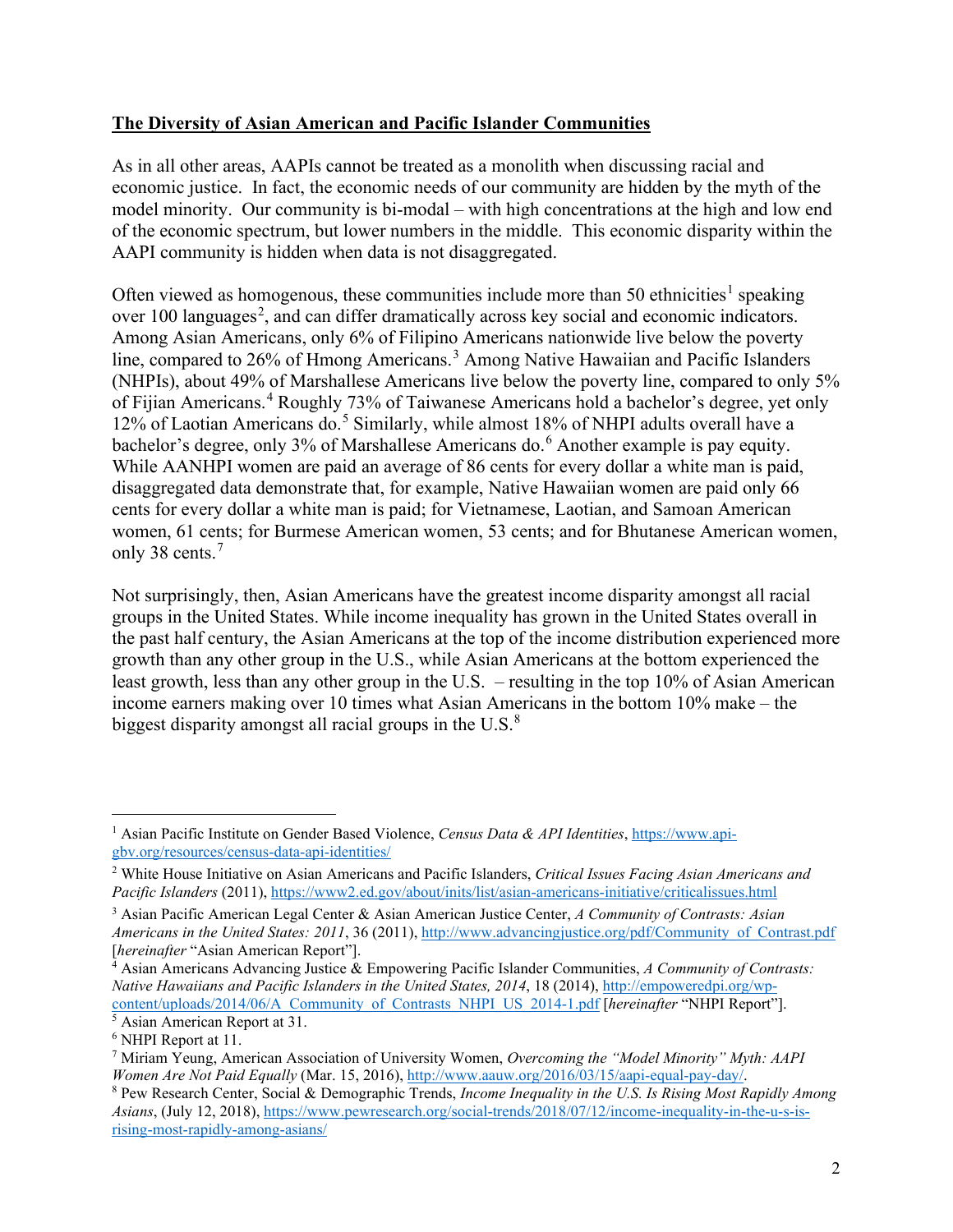These disparities are often reflective of the circumstances under which different communities settled in the United States – as students seeking higher education, as professionals and investors, as families seeking democracy and a better life for their children, as refugees of war – or in prior centuries, as laborers who built this nation's continental railroad, or indigenous peoples whose roots preexist by centuries America's annexation of their sovereign land. These roots, whether new or centuries old, are varied, myriad, and equally American – and the needs and disparities emerging from these roots should not be erased by the so-called myth of the model minority.

Often lost in the broad brush of the model minority myth are the inequities created by lack of language access. Nearly two-thirds of the Asian American population are immigrants, with 52% of Asian American immigrants having limited English proficiency (LEP). LEP rates vary sharply across Asian American communities.

The top languages spoken among Asian immigrants are Chinese, Tagalog, Vietnamese, Korean, and Hindi. The rates of limited English proficiency among these groups vary: 66% of immigrants from China are LEP, as are 35% of immigrants from the Philippines, 72% of immigrants from Vietnam, 64% of immigrants from Korea, and 29% of immigrants from India. At 79%, immigrants from Burma have the highest LEP rates among Asian Americans, and it is notable that even among the Asian American immigrant groups with lower LEP rates, about one-third of the population face challenges communicating in English.<sup>[9](#page-2-0)</sup>

Even prior to the pandemic, LEP Individuals have limited employment opportunities and often have difficulty accessing educational and training opportunities, as well as other critical services. During the pandemic, we heard many stories of peoples' inability to access unemployment benefits – these access issues were compounded for people with limited proficiency in English. Furthermore, information about relief programs may have been slow to be relayed to LEP individuals – if the information reached them at all. Even assuming they were able to access information about such programs, navigating application processes would be challenging for LEP individuals. Furthermore, contrary to popular perception, there are segments of the Asian American community that lack reliable internet access or may not know how to navigate online platforms.[10](#page-2-1)

## **The Dual Pandemics of COVID-19 and Anti-Asian Hate**

The lives and livelihoods of Asian Americans, just as all Americans, have been hit hard by the COVID-19 pandemic. Despite popular misconceptions, including misleading surveys that excluded LEP Asian Americans,<sup>[11](#page-2-2)</sup> Asian Americans have suffered tremendous financial hardships during the course of the pandemic. For example, in New York city, in a report by our

<span id="page-2-0"></span><sup>9</sup> Asian Americans Advancing Justice – AAJC and Asian Americans Advancing Justice – Los Angeles, *Inside the Numbers: How Immigration Shapes Asian American and Pacific Islander Communities* (June 2019), [https://advancingjustice-aajc.org/inside-the-numbers-report-2019.](https://advancingjustice-aajc.org/inside-the-numbers-report-2019)

<span id="page-2-1"></span><sup>10</sup> Asian Americans Advancing Justice – AAJC, *Telecommunications and Technology, Lifeline Backgrounder*, [https://advancingjustice-aajc.org/sites/default/files/2020-02/Lifeline Backgrounder.pdf](https://advancingjustice-aajc.org/sites/default/files/2020-02/Lifeline%20Backgrounder.pdf)

<span id="page-2-2"></span><sup>11</sup> *See, e.g*., NPR/Robert Wood Johnson Foundation/Harvard T.H. Chan School of Public Health, *The Impact of Coronavirus on Households by Race/Ethnicity*, 24 (Survey methodology: "Data collection was conducted in English and Spanish").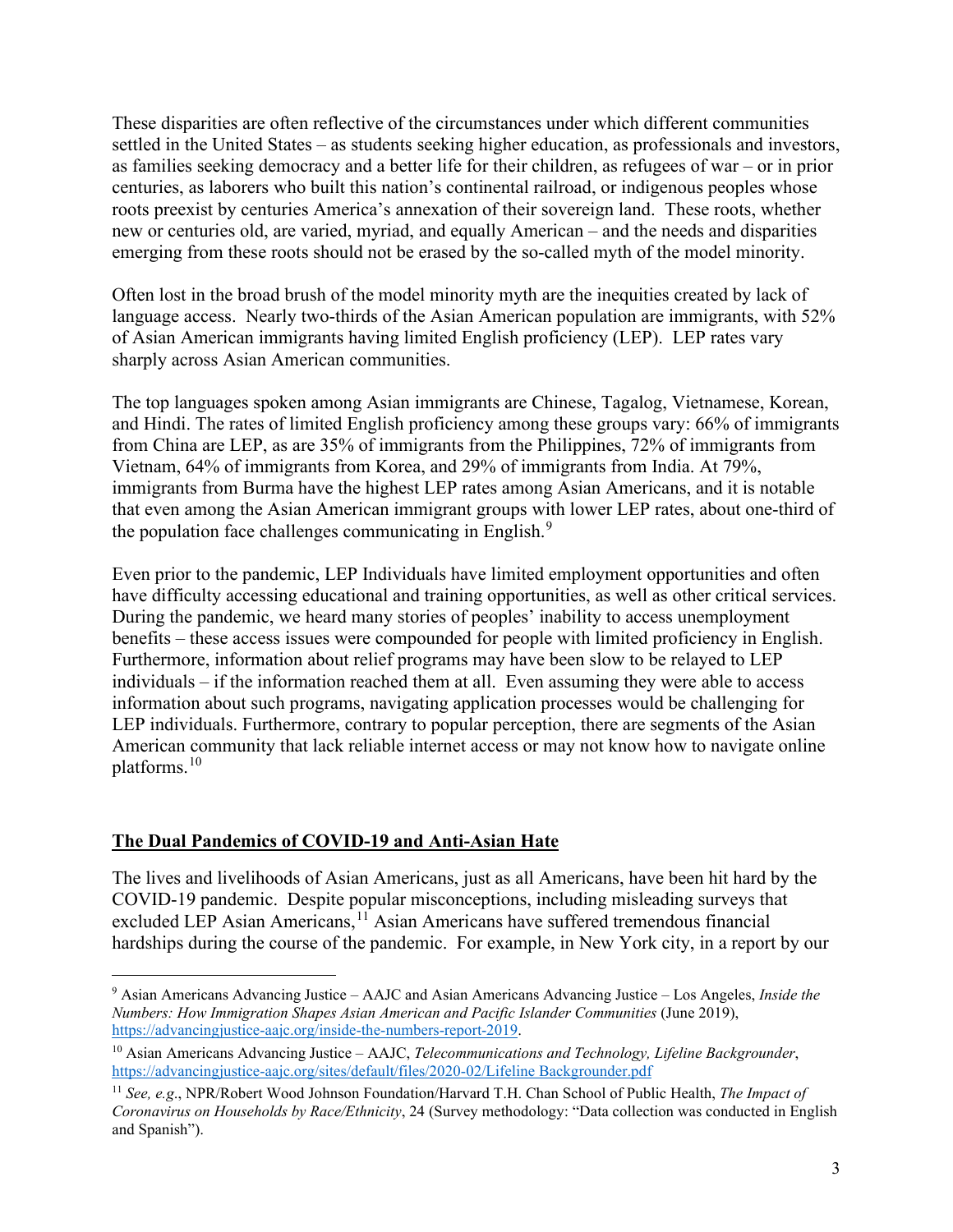community partner Asian American Federation, the pandemic has created record job losses for Asian American New Yorkers, with a 6000% increase in unemployment benefit applications in February through June  $2020$ .<sup>[12](#page-3-0)</sup> In fact, Asian Americans suffered the largest increase in unemployment amongst all racial groups, going from 3.4% in February 2020 to 25.6% in May 2020.[13](#page-3-1) Furthermore, the pandemic has had an immense negative impact on Asian Americans who were already socioeconomically disadvantaged. In California, according to a UCLA report, 83% of Asian Americans with a high school education or less filed unemployment claims, a rate more than twice the rest of California's labor force at the same education level.<sup>[14](#page-3-2)</sup>

And while the lack of disaggregated data on Asian Americans clouds the true health impact of the COVID-19 pandemic, data at the state and local level show a glimpse of the disparities across our communities. In California, the Los Angeles Times reported that "Native Hawaiian and other Pacific Islanders are dying the most disproportionately — at four times their share of the state's population. They are followed by black and Asian Californians."[15](#page-3-3) This is particularly devastating given California has the highest number of Pacific Islanders in the contiguous U.S. In Nevada, the death rate of Asian Americans is twice that of Whites.<sup>16</sup>. At the local level, in San Francisco, Asian Americans accounted for 13.7% of cases but 52% of deaths.<sup>[17](#page-3-5)</sup> Furthermore, Asian American workers hold "high-contact essential jobs" with higher health risk at a disproportionately higher rate.<sup>[18](#page-3-6)</sup>

Compounding the devastating health and financial impacts on the Asian American community is the onslaught of anti-Asian hate, directing racist harassment and violence toward Asian Americans who are wrongly blamed for the COVID-19 pandemic. While hate incidents targeting Asian Americans sharply rose with the onset of the pandemic and has been ongoing over the past year, the recent spate of violent attacks against elderly Asian Americans captured on video<sup>[19](#page-3-7)</sup> has drawn previously unseen media attention.

Since February 2020, over 3,200 hate incidents targeting Asian Americans have been reported to Stop AAPI Hate [\(https://stopaapihate.org/\)](https://stopaapihate.org/) and the Asian American Advancing Justice affiliation's Stand Against Hatred reporting site [\(https://www.standagainsthatred.org/\)](https://www.standagainsthatred.org/) since the beginning of the pandemic. But it is important to note that the anti-Asian racism and hate is not

<span id="page-3-0"></span><sup>12</sup> Asian American Federation, *Impact of COVID-19 on Asian Employment in New York City*, (2020). <sup>13</sup> *Id.*

<span id="page-3-2"></span><span id="page-3-1"></span><sup>14</sup> Donald Mar and Paul Ong, *COVID-19's Employment Disruptions to Asian Americans*, (July 20, 2020) [http://www.aasc.ucla.edu/resources/policyreports/COVID19\\_Employment\\_CNK-AASC\\_072020.pdf](http://www.aasc.ucla.edu/resources/policyreports/COVID19_Employment_CNK-AASC_072020.pdf)

<span id="page-3-3"></span><sup>15</sup>Ben Poston, Tony Barboza, Alejandra Reyes-Velarde, *Younger black and Latinos are dying of COVID 19 at higher rates in California*, L.A. Times (April 25, 2020), [https://www.latimes.com/california/story/2020-04-](https://www.latimes.com/california/story/2020-04-25/coronavirus-takes-a-larger-toll-on-younger-african-americans-and-latinos-in-california) [25/coronavirus-takes-a-larger-toll-on-younger-african-americans-and-latinos-in-california](https://www.latimes.com/california/story/2020-04-25/coronavirus-takes-a-larger-toll-on-younger-african-americans-and-latinos-in-california)

<span id="page-3-4"></span><sup>16</sup> McKinsey & Company, *COVID-19 and advancing Asian American recovery*, 6 (August 2020) [*hereinafter* "McKinsey Report"].

<span id="page-3-5"></span><sup>17</sup> *Id*.

<span id="page-3-6"></span><sup>18</sup> *Id.* at 2

<span id="page-3-7"></span><sup>19</sup> Kyung Lah and Jason Kravarik, *Family of Thai immigrant, 84, says fatal attack 'was driven by hate'*, CNN, (February 16, 2021), [https://www.cnn.com/2021/02/16/us/san-francisco-vicha-ratanapakdee-asian-american](https://www.cnn.com/2021/02/16/us/san-francisco-vicha-ratanapakdee-asian-american-attacks/index.html)[attacks/index.html](https://www.cnn.com/2021/02/16/us/san-francisco-vicha-ratanapakdee-asian-american-attacks/index.html)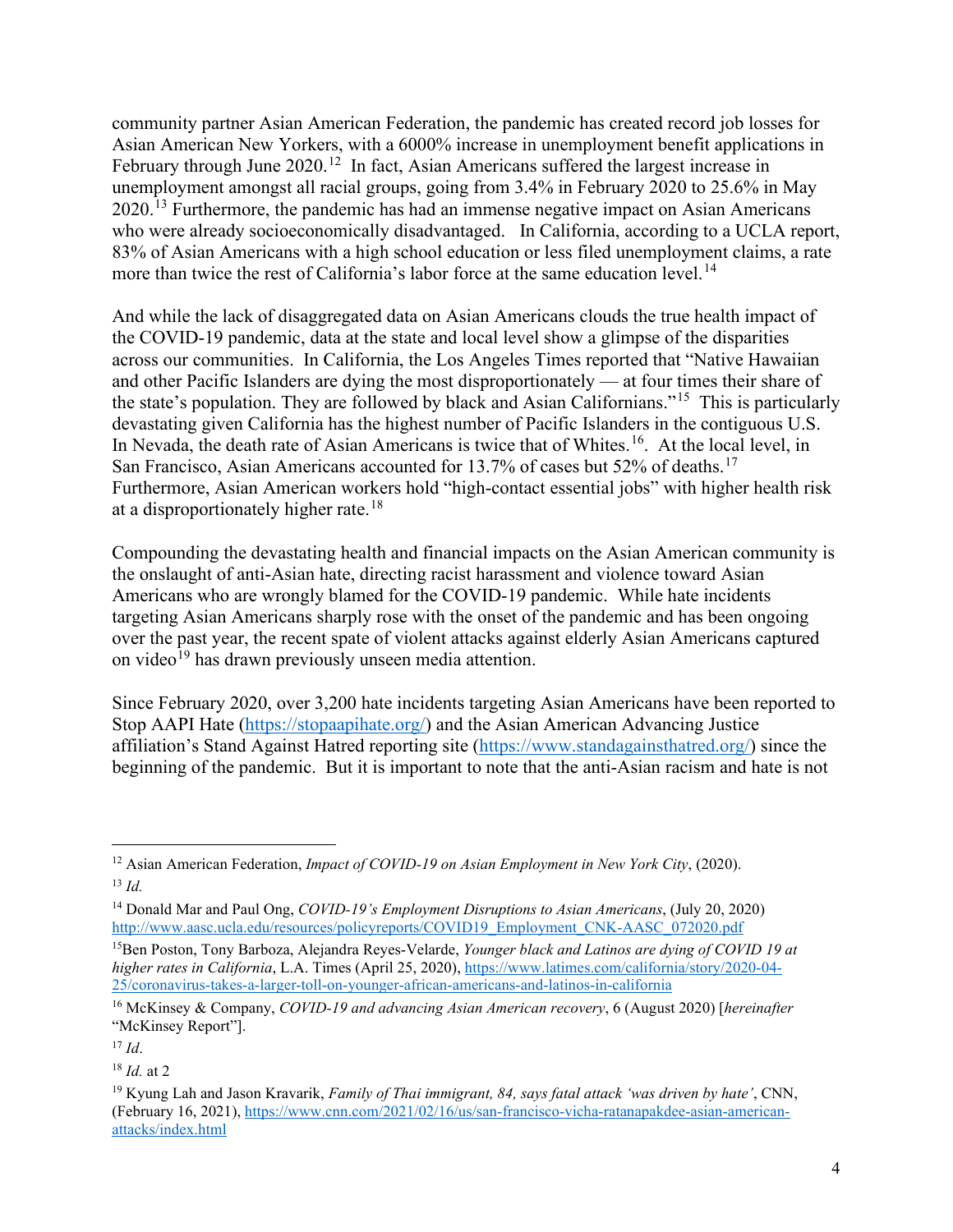a new phenomenon,<sup>[20](#page-4-0)</sup> and comes on the heels of years of attacks on immigrant communities by the Trump administration. In fact, the Advancing Justice affiliation launched the Stand Against Hatred website<sup>[21](#page-4-1)</sup> in January 2017 in response to the increase in hate incidents against Asian Americans connected to the xenophobic, anti-immigrant, and racist rhetoric of Trump's presidential campaign in the 2016 election cycle. It comes as no surprise that Trump and other elected officials' racist rhetoric blaming China for COVID, and calling it the "Chinese Virus" and "Kung Flu" poured fuel on the fire of anti-immigrant and anti-Asian sentiment that was slowly burning for years.

In fact, anti-Asian hate and discrimination has impacted almost every aspect of life for Asian Americans during the pandemic, including housing, employment, and places of public accommodation like restaurants, stores, and so much more.<sup>22</sup> In Indiana, two Hmong men were denied lodging by a motel employee who asked if they were Chinese and refused to give them a room.<sup>23</sup> Other reports include Asian American renters being refused housing based on their race. In New York City alone, between February and April 2020, there were 105 reports of anti-Asian incidents reported to the New York Commission on Human Rights, including 5 reports of housing discrimination, 9 reports discrimination in public accommodation, and 91 reports of harassment.<sup>[24](#page-4-4)</sup>

This same anti-Asian hate has expectedly impacted Asian American-owned businesses. As noted in a report by McKinsey & Company, "misguided fears of the virus effectively shuttered businesses in many Asian American cultural districts" a full month before lockdowns began nationwide.<sup>[25](#page-4-5)</sup> Adding to the hit to Asian American-owned businesses, they are overrepresented in some of the sectors that have suffered the worst economic effects of the pandemic, including accommodations and food service ([26](#page-4-6)%), retail (17%), and education-services (11%).<sup>26</sup> And with the hateful acts of anti-Asian violence instilling fear in business owners, employees,  $27$  and customers, Asian Americans are doubly threatened with both their physical and financial security at risk.

<span id="page-4-0"></span> $20$  The current wave of anti-Asian racism and xenophobia is part of the deep structural racism that has long impacted communities of color. Anti-Asian racism has manifested itself at many points throughout U.S. history, including with the "Yellow Peril" and the Chinese Exclusion Act of 1882; the incarceration of over 120,000 Japanese Americans during World War II; the murder of Vincent Chin in 1982 at the height of trade tensions with Japan, and the scapegoating and violence directed against Arab, Middle Eastern, Muslim, and South Asian communities after 9/11.

<span id="page-4-1"></span><sup>&</sup>lt;sup>21</sup> Asian Americans Advancing Justice, [www.standagainsthatred.org](http://www.standagainsthatred.org/)

<span id="page-4-2"></span><sup>22</sup> Catherine Thorbecke and Deena Zaru, *Asian Americans face coronavirus 'double whammy': Skyrocketing unemployment and discrimination*, ABC News, (May 20, 2020), [https://abcnews.go.com/Business/asian-americans](https://abcnews.go.com/Business/asian-americans-face-coronavirus-double-whammy-skyrocketing-unemployment/story?id=70654426)[face-coronavirus-double-whammy-skyrocketing-unemployment/story?id=70654426](https://abcnews.go.com/Business/asian-americans-face-coronavirus-double-whammy-skyrocketing-unemployment/story?id=70654426)

<span id="page-4-3"></span><sup>23</sup> Shawn Nottingham and Dave Alsup, *Hmong men record alleged coronavirus discrimination at Indiana hotels*, CNN, (February 15, 2020),<https://www.cnn.com/2020/02/14/us/hmong-men-hotel-refusals/index.html>

<span id="page-4-4"></span><sup>24</sup> Stephanie Yang, *New York City Has Logged 248 Complaints of Coronavirus Discrimination*, Wall Street Journal, (April 19, 2020), [https://www.wsj.com/articles/new-york-city-has-logged-248-complaints-of-coronavirus](https://www.wsj.com/articles/new-york-city-has-logged-248-complaints-of-coronavirus-discrimination-11587308400)[discrimination-11587308400](https://www.wsj.com/articles/new-york-city-has-logged-248-complaints-of-coronavirus-discrimination-11587308400)

<span id="page-4-5"></span><sup>&</sup>lt;sup>25</sup> McKinsey Report at 8.

<span id="page-4-6"></span><sup>26</sup> *Id.*

<span id="page-4-7"></span><sup>27</sup> Elizabeth Elkind, *CEO of Chinese food chain speaks out about attacks on Asian Americans*, CBS News, (March 4, 2021) [https://www.msn.com/en-us/news/us/ceo-of-chinese-food-chain-speaks-out-about-attacks-on-asian](https://www.msn.com/en-us/news/us/ceo-of-chinese-food-chain-speaks-out-about-attacks-on-asian-americans/ar-BB1efjVm?ocid=uxbndlbing)[americans/ar-BB1efjVm?ocid=uxbndlbing](https://www.msn.com/en-us/news/us/ceo-of-chinese-food-chain-speaks-out-about-attacks-on-asian-americans/ar-BB1efjVm?ocid=uxbndlbing)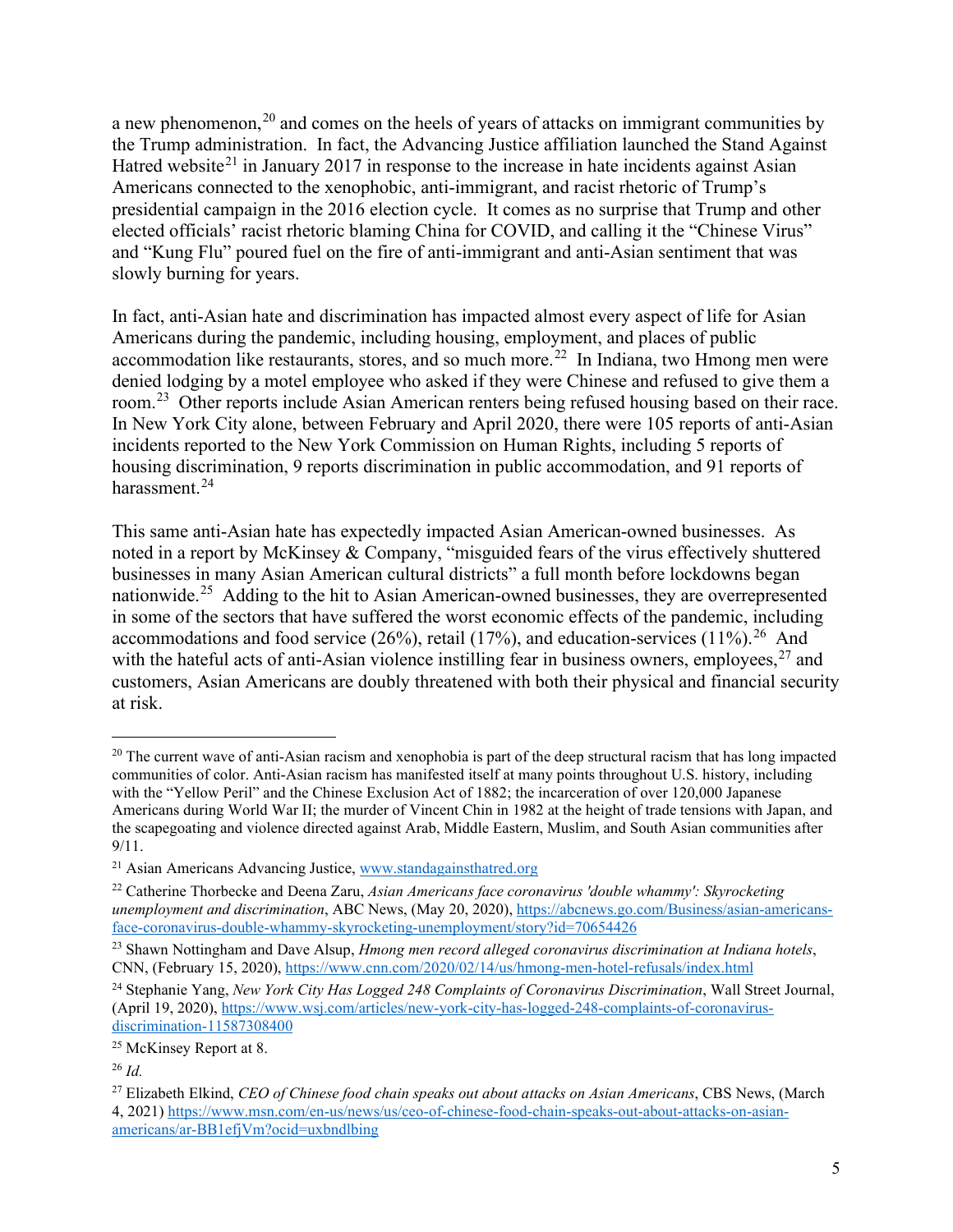# **Working Together Toward Solutions**

While there are no easy solutions, there are a few steps that different sectors could take to collectively to minimize harm in the short term and create broader institutional changes in the longer term.

### Awareness, Training (Prevention), and Support (Response)

While we have been raising awareness through documenting hate incidents and lifting up stories of impacted individuals to policymakers and the media, <sup>[28](#page-5-0)</sup> more work must be done to ensure that within local communities, the issue of anti-Asian racism, hate, and violence are understood by those in a position to help prevent anti-Asian hate incidents and provide support if and when it occurs. This includes local governments and government services, landlords, businesses, and other places of public accommodation working together with the local advocacy and service organizations that serve these impacted communities. For instance, what reporting and support mechanisms can a property manager offer if a tenant experiences anti-Asian racism? Is information available in Asian languages? Is a bank teller equipped to respond if they see an act of anti-Asian hate? Are employees trained to identify hate incidents and intervene? What is the local government doing to prevent anti-Asian hate incidents and provide support services that are linguistically accessible and culturally appropriate?

Trainings and engagement with Asian American community organizations will be essential to help businesses and landlords understand the issue and equip themselves with the tools to prevent, de-escalate, or provide support when customers, employees, or tenants become targets of hate incidents.[29](#page-5-1) For larger businesses or financial institutions, they can engage further in and devote resources to practices to support the local Asian American communities they are located in, including providing linguistically accessible staff and services and working directly with and supporting local community organizations, some of whom provide volunteer services to escort elderly Asian Americans to banks or grocery stores, as well as culturally competent victim's advocacy and mental health services.

<span id="page-5-0"></span><sup>&</sup>lt;sup>28</sup> Hate crimes and hate incidents are chronically underreported, which is one of the reasons why we encourage people who have experienced hate and harassment to share their experiences through the StandAgainstHatred.org site and other AAPI community data collection efforts. Lifting up accounts that are shared with us helps us to bring greater visibility to the issue of anti-Asian hate before policymakers, the media, and the general public. The collective data and personal stories of Asian Americans targeted by hate helps Advancing Justice | AAJC in our advocacy to advance laws and policies that address anti-Asian hate, including improvements to hate crimes laws and government data collection, and advocating for increased resources to respond to hate crimes and hate incidents.

<span id="page-5-1"></span><sup>29</sup> *E.g.,* Bystander intervention and conflict de-escalation trainings. Advancing Justice | AAJC has partnered with Hollaback! Inc., an organization dedicated to ending harassment in all its forms, to adapt their bystander intervention training to address anti-Asian harassment connected to COVID-19. This training, developed to build the knowledge and capacity of our community partners and ally networks to respond to hate includes a primer on the long history of anti-Asian xenophobia and racism in this country. In addition to this first training module focused on strategies for safe intervention, we developed a second module focusing on direct intervention and conflict de-escalation, and a third module for impacted community members experiencing hate and harassment focused on resilience and healing.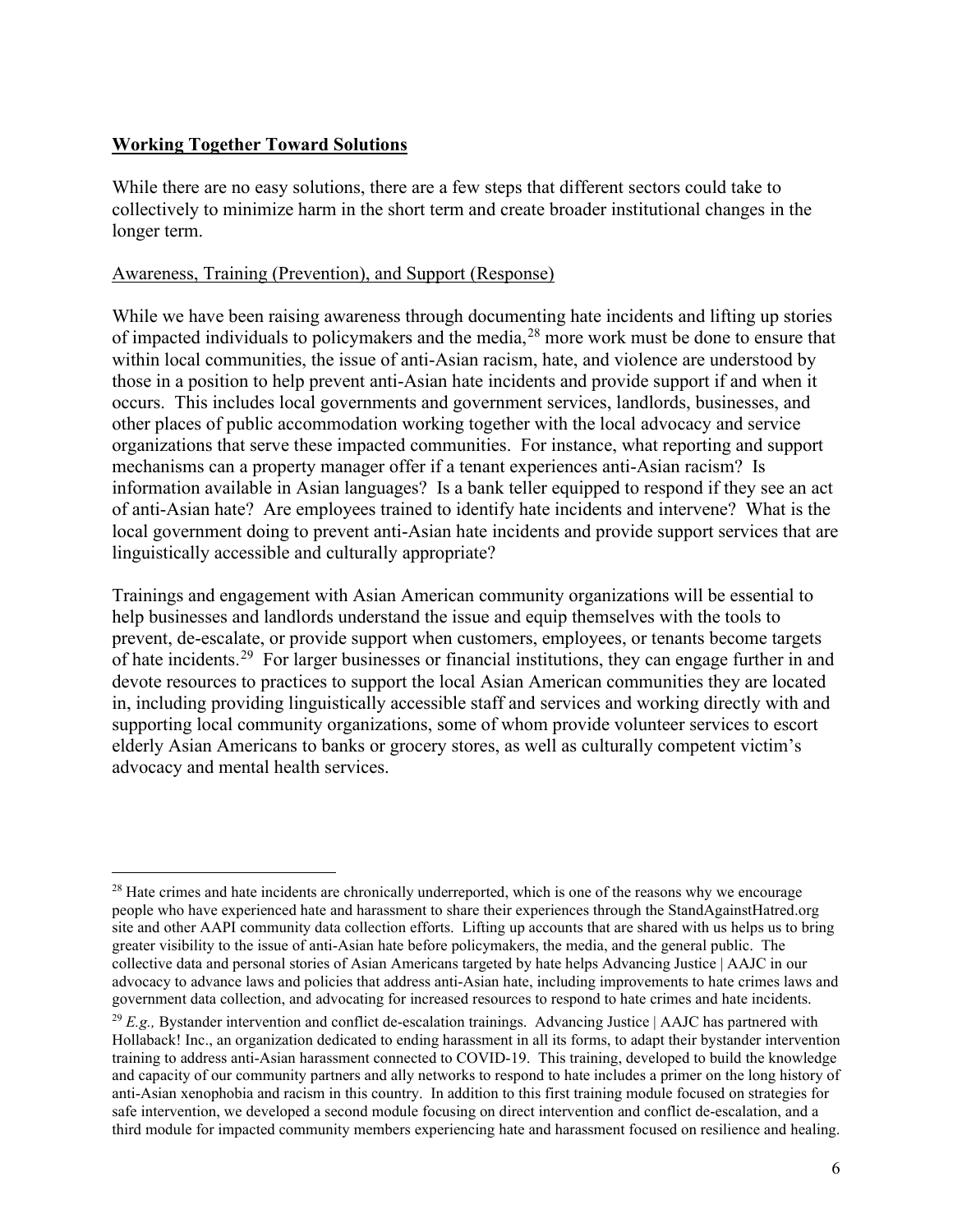#### Institutional Change

These awareness, training, and support practices may help stem immediate harm, but we will not see lasting positive impact without broader institutional changes in both the public and private sectors.

### *Language Access*

In accessing essential government services, Asian American communities need to know about services that are available to them and that language support is available to help them access services. In-language outreach and education are critical, as are ensuring that translated materials are readily available and agency staff are trained to assist individuals with limited English proficiency.

Under Executive Order 13166, federal agencies, and entities receiving federal funding, are required to provide "meaningful access" to agency services for LEP individuals.<sup>[30](#page-6-0)</sup> While the expectation under this requirement is that federally-funded agencies have robust language access plans and self-monitor for compliance with EO 13166 and their obligation under Title VI to provide meaningful access to LEP individuals, in practice, we have seen significant gaps leaving LEP populations underserved.

Especially during this pandemic, LEP Asian Americans have faced language barriers to accessing financial relief programs. According to an August 2020 report by McKinsey & Company, none of the four financial-relief services offered by the U.S. Small Business Administration provided translations in any Asian languages on their websites.<sup>[31](#page-6-1)</sup> Only the Paycheck Protection Plan enacted last year offered translated application forms for 7 Asian languages,<sup>[32](#page-6-2)</sup> but without sufficient and linguistically accessible outreach to Asian American businesses, Asian Americans lost out on critical business aid. In fact, a survey by the Asian/Pacific Islander American Chamber of Commerce & Entrepreneurship (ACE) found that 61 percent of Asian American businesses did not apply for federal relief because they did not know they were eligible. $33$ 

The federal government must ensure compliance with Executive Order 13166 to ensure that critical government services reach Asian American communities in a linguistically accessible way. $34$ 

<span id="page-6-0"></span><sup>&</sup>lt;sup>30</sup> Exec. Order No. 13,166, 65 Fed. Reg. 50121 (August 11, 2000), [https://www.justice.gov/crt/executive-order-](https://www.justice.gov/crt/executive-order-13166)[13166](https://www.justice.gov/crt/executive-order-13166)

<span id="page-6-1"></span><sup>&</sup>lt;sup>31</sup> McKinsey Report at 8.

<span id="page-6-2"></span><sup>32</sup> *Id.*

<span id="page-6-3"></span><sup>33</sup> Press Release, National Asian/Pacific Islander American Chamber of Commerce and Entrepreneurship, Survey: Largest Survey focused on AAPIs Business Owners Show More Businesses Face Closures and Employee Layoffs, (February 5, 2021), [https://www.issuewire.com/survey-largest-survey-focused-on-aapis-business-owners-shows](https://www.issuewire.com/survey-largest-survey-focused-on-aapis-business-owners-shows-more-businesses-face-closures-and-employee-layoffs-1690887698538157)[more-businesses-face-closures-and-employee-layoffs-1690887698538157](https://www.issuewire.com/survey-largest-survey-focused-on-aapis-business-owners-shows-more-businesses-face-closures-and-employee-layoffs-1690887698538157)

<span id="page-6-4"></span><sup>&</sup>lt;sup>34</sup> The challenges facing the AAPI community in language access needs is not limited to government services. In fact, this "dual pandemic" of COVID and anti-Asian hate has had a significant impact on the Asian American community's mental health. However, many are unable to access mental health services as many providers do not offer services in Asian languages. (McKinsey Report at 6)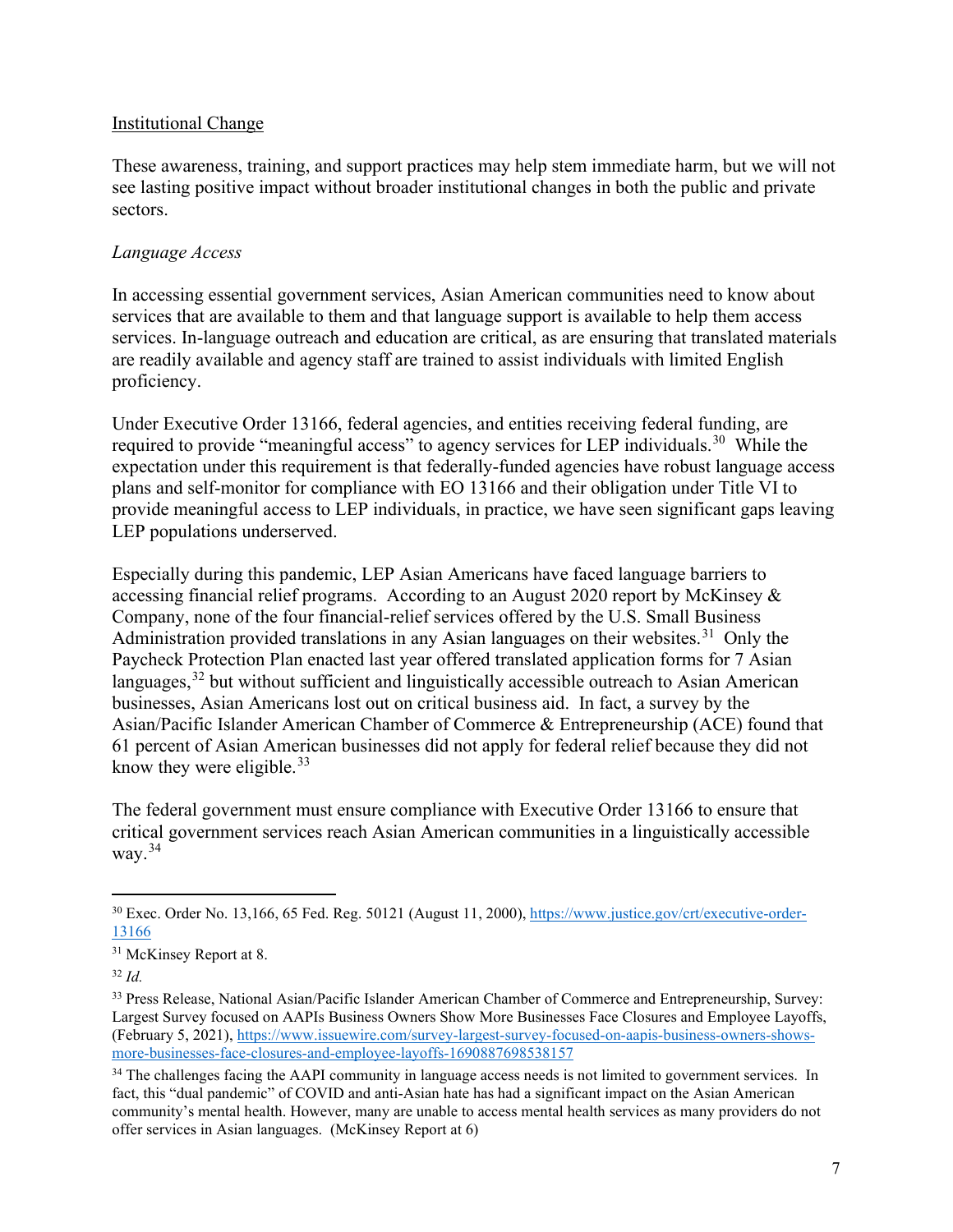# *Investments in Local Asian American Community Organizations*

Long term solutions cannot take hold without fully engaging and increasing the capacity of local Asian American community organizations working directly with impacted communities. Federal agencies must engage in outreach and community education focused on Asian American communities, including investing in community resources and working directly with communitybased organizations for both prevention and response to anti-Asian hate incidents.

We lift up this recommendation in particular in the implementation of the recent Presidential Memorandum Condemning and Combating Racism, Xenophobia, and Intolerance Against Asian Americans and Pacific Islanders in the United States.<sup>[35](#page-7-0)</sup> In supporting state and local efforts to prevent discrimination, bullying, harassment, and hate crimes against Asian Americans, federal agencies should engage fully with national Asian American advocacy organizations and AAPIserving local community-based organizations, to ensure approaches are culturally competent, linguistically accessible, and reflect the diverse and specific needs of the local communities.

For all government programs, whether it is the Community Relations Services of the U.S. Department of Justice that is tasked with community outreach, or the Office of Justice Programs which may offer grant opportunities for local communities, or the many others tasked with engaging diverse communities, these agencies should be proactive about outreach to and engagement with AAPI communities to share information about the work they do and the services they provide. In light of the Biden Administration's commitment to equity and better supporting underserved communities, we would expect greater effort to ensure that AAPI communities receive vital information that is linguistically accessible so that they are aware of key programs and funding, and that they are provided support in order to better access government programs and services. It is important that federal agencies hold community roundtables, listening sessions, and other engagements focused on AAPI communities – and it is equally important that these programs are accessible for LEP individuals.

## *Calling Out Hate Across Platforms*

Just as anti-Asian hate was fomented across multiple media and governmental platforms, moving forward, we must call out anti-Asian hate on all of these platforms. That includes the continued good work of journalists who have covered this issue in recent weeks, and the longstanding work of the Asian American Journalists Association issuing guidance against the use of language fueling xenophobia and racism from the outset of the pandemic<sup>[36](#page-7-1)</sup> and calling on the prioritization

<span id="page-7-0"></span><sup>&</sup>lt;sup>35</sup> Memorandum Condemning and Combating Racism, Xenophobia, and Intolerance Against Asian Americans and Pacific Islanders in the United States, 86 Fed. Reg. 7485, (January 26, 2021), [https://www.whitehouse.gov/briefing](https://www.whitehouse.gov/briefing-room/presidential-actions/2021/01/26/memorandum-condemning-and-combating-racism-xenophobia-and-intolerance-against-asian-americans-and-pacific-islanders-in-the-united-states/)[room/presidential-actions/2021/01/26/memorandum-condemning-and-combating-racism-xenophobia-and](https://www.whitehouse.gov/briefing-room/presidential-actions/2021/01/26/memorandum-condemning-and-combating-racism-xenophobia-and-intolerance-against-asian-americans-and-pacific-islanders-in-the-united-states/)[intolerance-against-asian-americans-and-pacific-islanders-in-the-united-states/](https://www.whitehouse.gov/briefing-room/presidential-actions/2021/01/26/memorandum-condemning-and-combating-racism-xenophobia-and-intolerance-against-asian-americans-and-pacific-islanders-in-the-united-states/) [*hereinafter* "AAPI Presidential Memorandum"]

<span id="page-7-1"></span><sup>36</sup> Press Release, Asian American Journalists Association, Joint Statement Denouncing Anti-Asian Racism During Coronavirus Outbreak, (March 19, 2020)[, https://aaja.org/2020/03/19/joint-statement-denouncing-anti-asian-racism](https://aaja.org/2020/03/19/joint-statement-denouncing-anti-asian-racism-during-coronavirus-outbreak/)[during-coronavirus-outbreak/](https://aaja.org/2020/03/19/joint-statement-denouncing-anti-asian-racism-during-coronavirus-outbreak/)